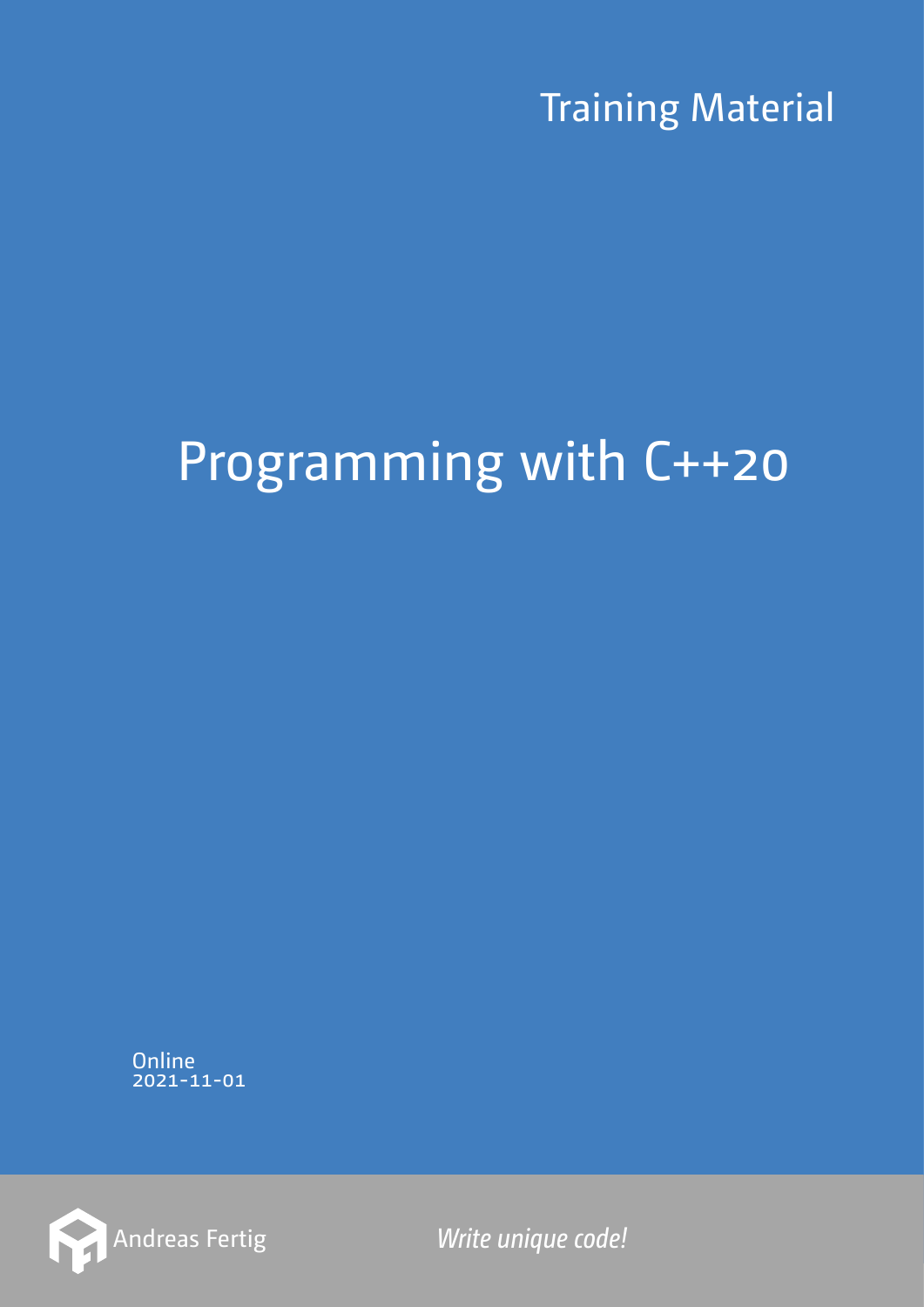© 2021 Andreas Fertig AndreasFertig.Info Alle Rechte vorbehalten

Alle in diesem Buch enthaltenen Programme, Verfahren und elektronischen Schaltungen wurden nach bestem Wissen und Gewissen erstellt und mit Sorgfalt getestet. Dennoch sind Fehler nicht ganz auszuschließen. Aus diesem Grund ist das im vorliegenden Buch enthaltene Programm-Material mit keiner Verpflichtung oder Garantie irgendeiner Art verbunden. Der Autor übernimmt infolgedessen keine Verantwortung und wird keine daraus folgende oder sonstige Haftung übernehmen, die auf irgendeine Art aus der Benutzung dieses Programm-Materials oder Teilen davon entsteht.

Version: v1.1

Das Werk einschließlich aller seiner Teile ist urheberrechtlich geschützt. Jede Verwertung außerhalb der Grenzen des Urheberrechtsgesetzes bedarf der vorherigen Zustimmung des Autors. Dies gilt insbesondere für Vervielfältigung, Bearbeitung, Übersetzung und die Einspeicherung und Verarbeitung in elektronischen Systemen.

Die Wiedergabe von Gebrauchsnamen, Handelsnamen, Warenbezeichnungen usw. in diesem Werk berechtigt auch ohne besondere Kennzeichnung nicht zu der Annahme, dass solche Namen im Sinne der Warenzeichen- und Markenschutz-Gesetzgebung als frei zu betrachten wären und daher von jedermann benutzt werden dürfen.

Planung, Satz und Einbandentwurf: Andreas Fertig

Herstellung und Verlag: Andreas Fertig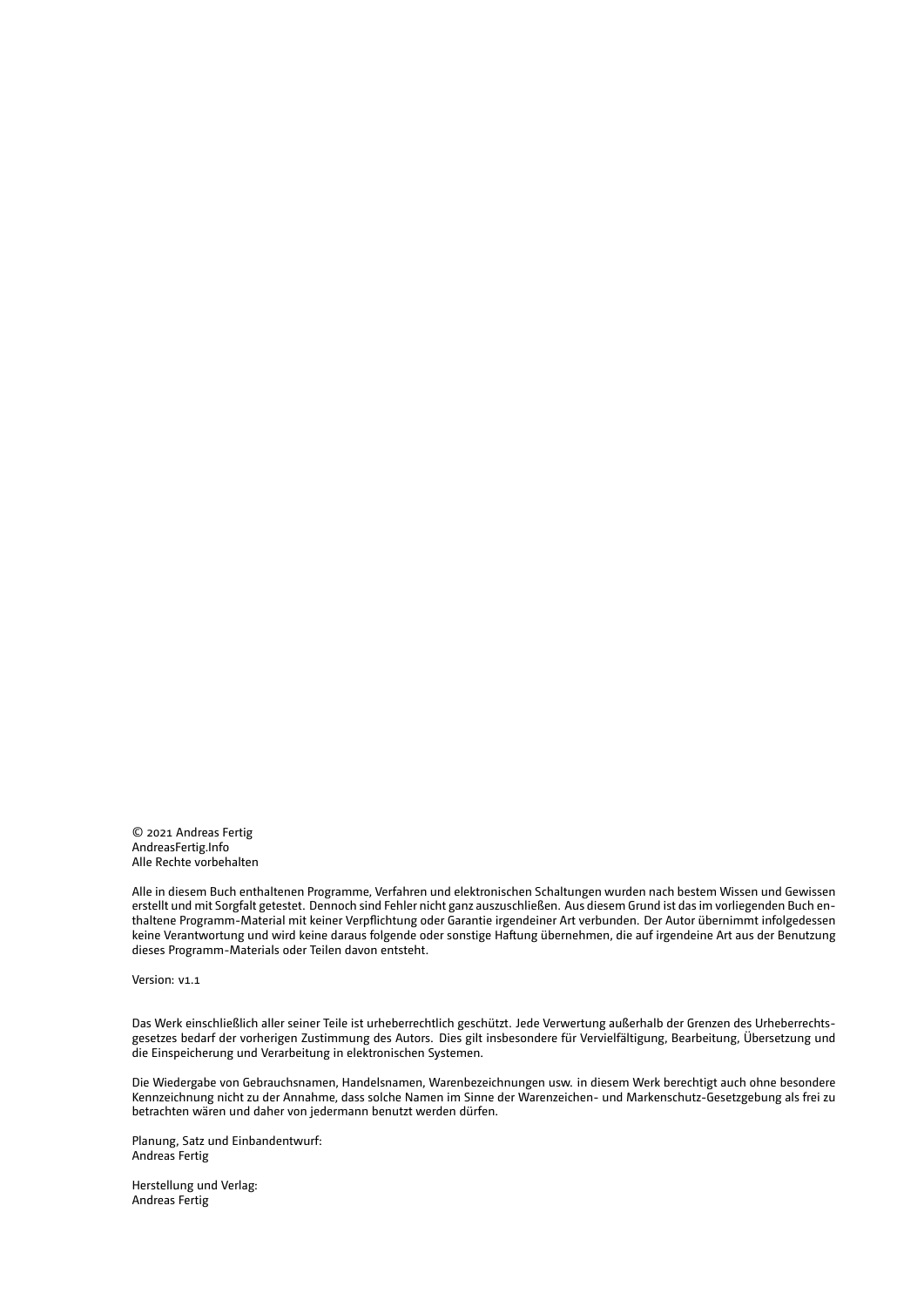| $1.$ main()                                                                                                |                        |                     |
|------------------------------------------------------------------------------------------------------------|------------------------|---------------------|
|                                                                                                            |                        |                     |
|                                                                                                            |                        |                     |
|                                                                                                            |                        |                     |
|                                                                                                            |                        |                     |
|                                                                                                            |                        |                     |
|                                                                                                            |                        |                     |
|                                                                                                            |                        |                     |
|                                                                                                            |                        |                     |
|                                                                                                            |                        |                     |
| ନ                                                                                                          |                        |                     |
| Andreas Fertig $_{\tiny \rm{v1.1}}$                                                                        | Programming with C++20 | $\mathbf{2}^{\top}$ |
|                                                                                                            |                        |                     |
|                                                                                                            |                        |                     |
|                                                                                                            |                        |                     |
|                                                                                                            | Schedule               |                     |
|                                                                                                            |                        |                     |
| 15 min break                                                                                               |                        |                     |
|                                                                                                            |                        |                     |
| 60 min break                                                                                               |                        |                     |
| The timezone is EDT (UTC-4).<br>Block 1: 11:00 - 12:00<br>Block 2: 12:15 - 13:15<br>Block 3: 14:15 - 15:15 |                        |                     |
| 15 min break                                                                                               |                        |                     |
| Block 4: 15:30 - 16:30                                                                                     |                        |                     |
|                                                                                                            |                        |                     |
|                                                                                                            |                        |                     |
|                                                                                                            |                        |                     |
|                                                                                                            |                        |                     |

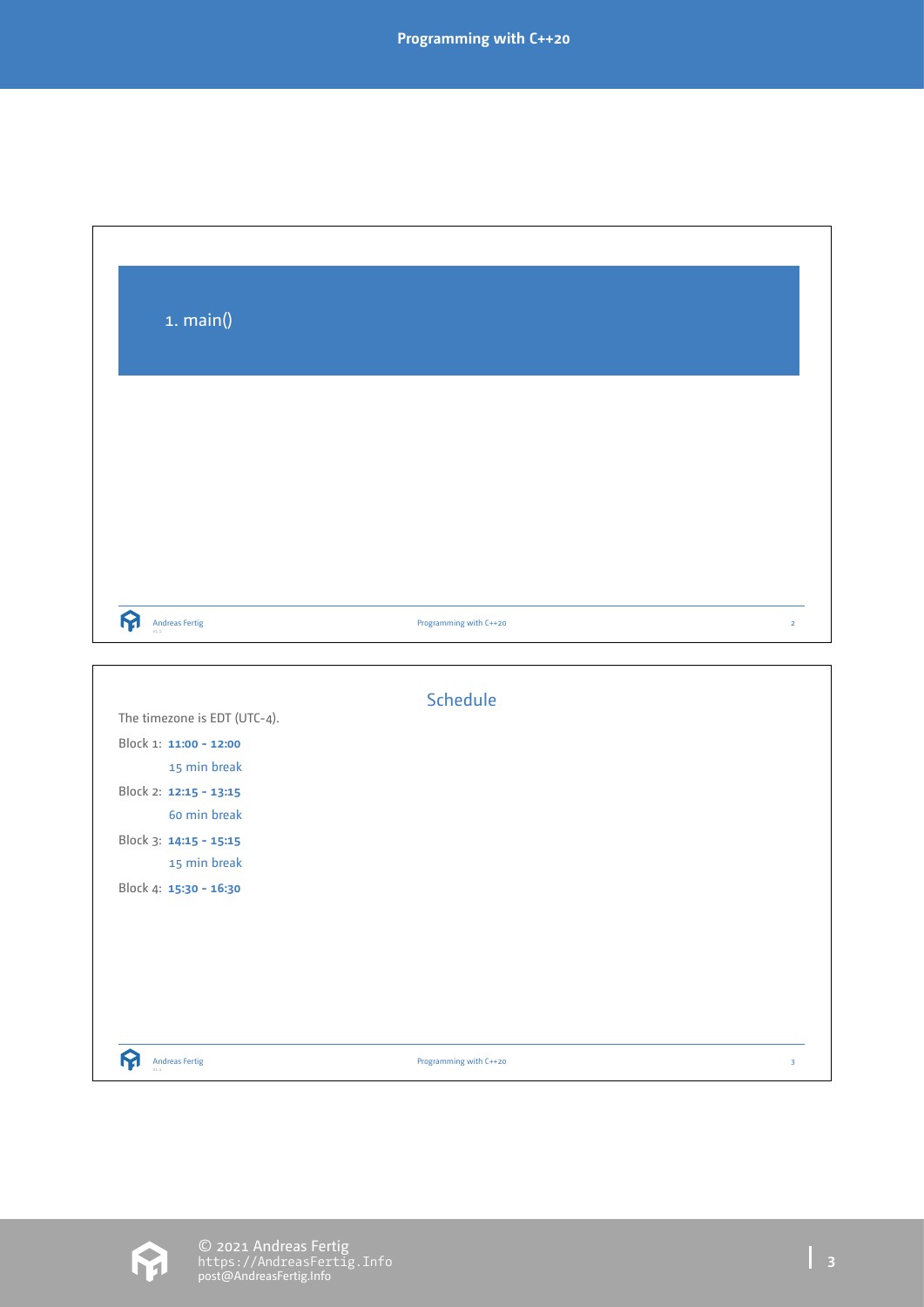|                                    | A note on live virtual classes                                                                                                                                                                                     |
|------------------------------------|--------------------------------------------------------------------------------------------------------------------------------------------------------------------------------------------------------------------|
| - Please turn your video on.       |                                                                                                                                                                                                                    |
| All sessions start with audio off. |                                                                                                                                                                                                                    |
|                                    | . Please keep your audio off and turn it on for questions only.                                                                                                                                                    |
|                                    | For questions, either ask them directly via voice or use non-verbal communication like hand-raising.                                                                                                               |
| The internet is unstable sometimes |                                                                                                                                                                                                                    |
|                                    | · Either you or I might get disconnected due to some networking issues.<br>If I get disconnected, I try to get back as quickly as possible. The session should stay open. Just wait. Should there be a significant |
|                                    | incident, I will call in via phone or write an email to inform you.                                                                                                                                                |
|                                    | If one of you gets disconnected in the middle of a question, I will wait for a little if I realize it, and I will continue with you as soon as                                                                     |
| you are back.                      |                                                                                                                                                                                                                    |
|                                    |                                                                                                                                                                                                                    |
|                                    |                                                                                                                                                                                                                    |
|                                    |                                                                                                                                                                                                                    |
|                                    |                                                                                                                                                                                                                    |
|                                    |                                                                                                                                                                                                                    |
| <b>Andreas Fertig</b>              | Programming with C++20<br>4                                                                                                                                                                                        |
|                                    |                                                                                                                                                                                                                    |
|                                    |                                                                                                                                                                                                                    |
|                                    | Sample code disclaimer                                                                                                                                                                                             |
|                                    | The source code examples in this material can be used without any warranty.                                                                                                                                        |
|                                    |                                                                                                                                                                                                                    |
|                                    | Please keep in mind that some of this code may be untested.                                                                                                                                                        |
|                                    |                                                                                                                                                                                                                    |
|                                    |                                                                                                                                                                                                                    |
|                                    |                                                                                                                                                                                                                    |
|                                    |                                                                                                                                                                                                                    |
|                                    |                                                                                                                                                                                                                    |
|                                    |                                                                                                                                                                                                                    |
|                                    |                                                                                                                                                                                                                    |
|                                    |                                                                                                                                                                                                                    |
|                                    |                                                                                                                                                                                                                    |

Programming with C++20 5

R

Andreas Fertig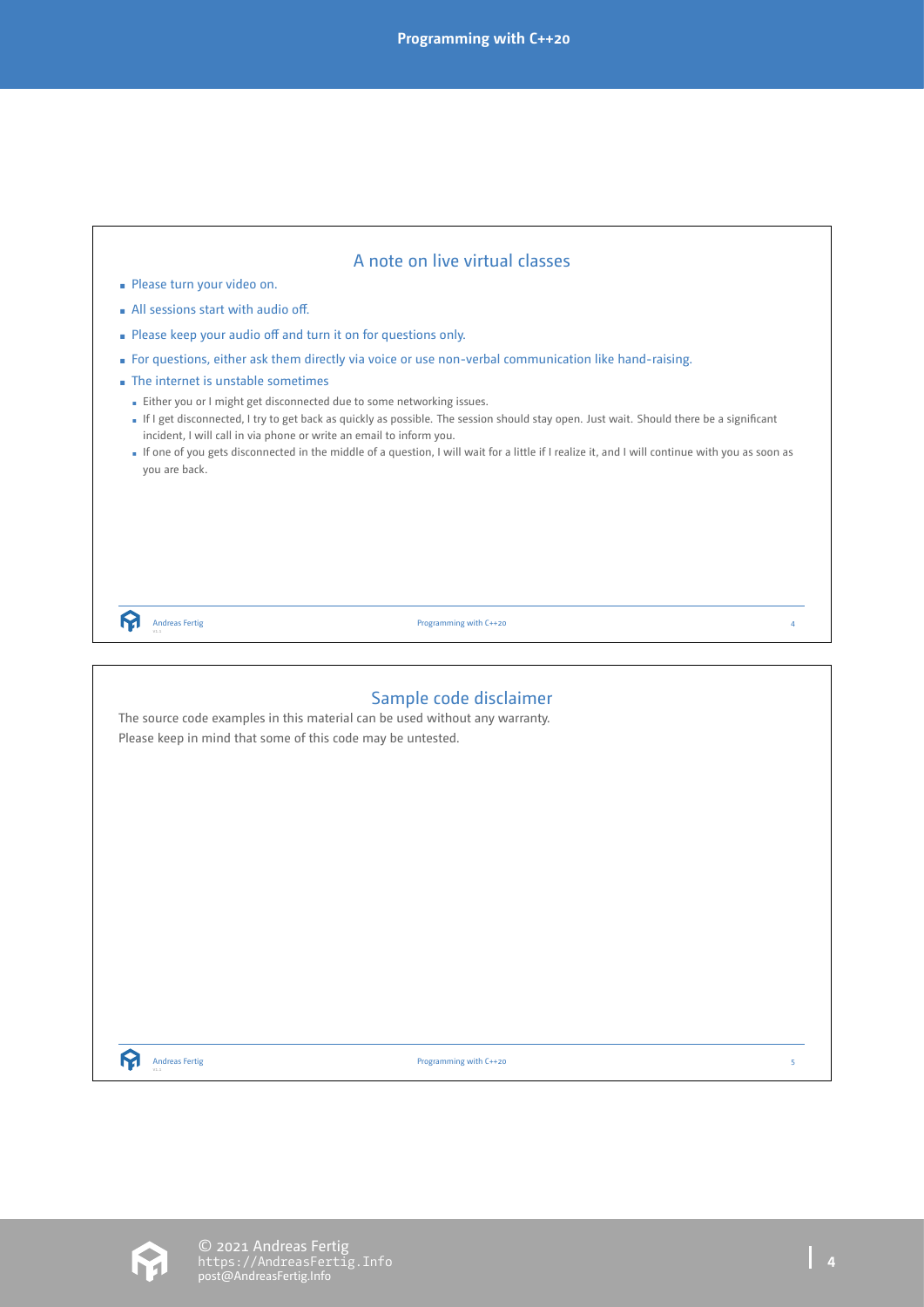



Programming with C++20 7



Andreas Fertig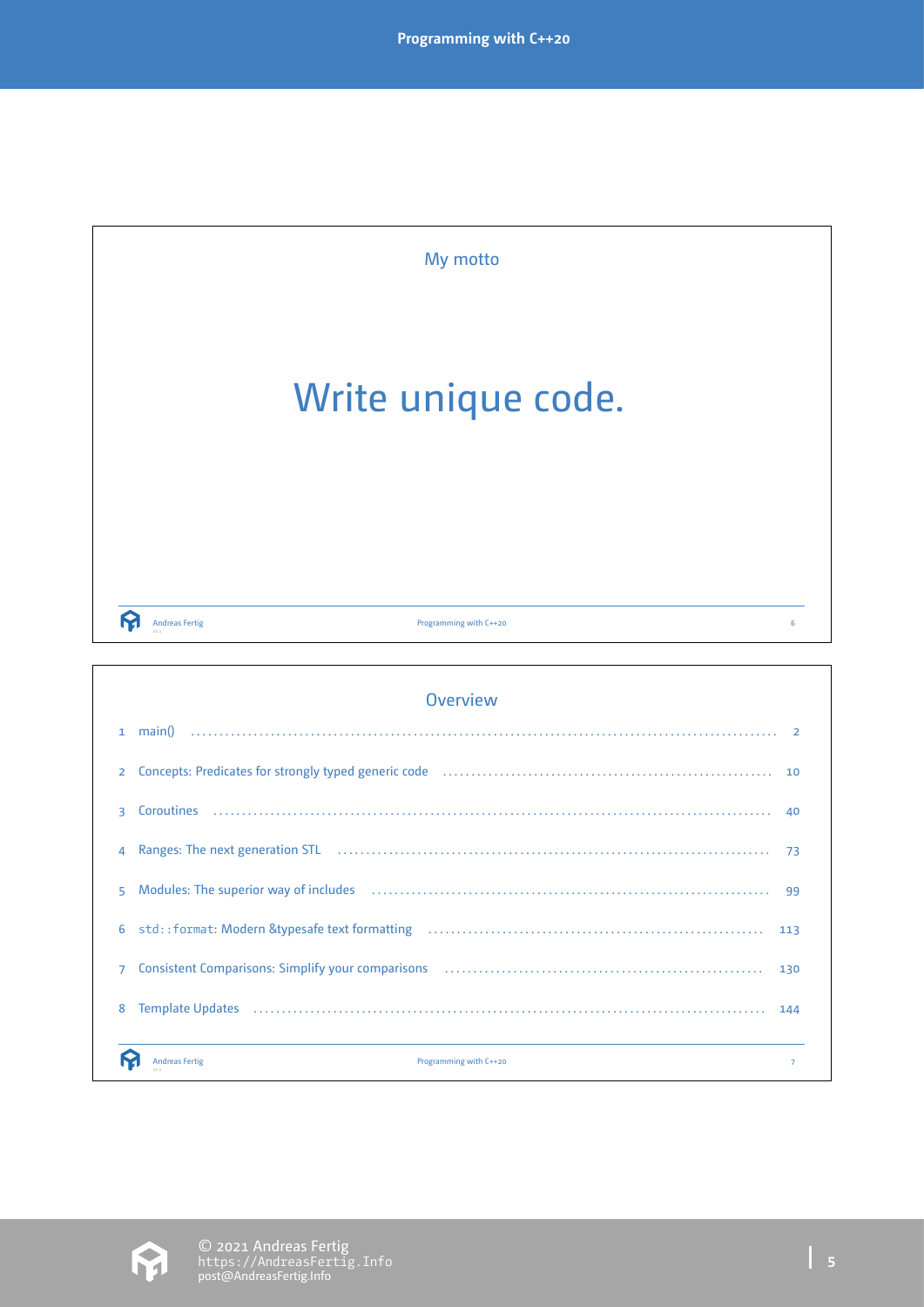|                                                    | <b>Overview</b>                                                                                                    |     |
|----------------------------------------------------|--------------------------------------------------------------------------------------------------------------------|-----|
| 9                                                  |                                                                                                                    | 159 |
| constexpr<br>10                                    |                                                                                                                    | 176 |
| <b>STL updates</b><br>11                           |                                                                                                                    | 198 |
| 12                                                 |                                                                                                                    | 222 |
|                                                    |                                                                                                                    |     |
|                                                    |                                                                                                                    |     |
|                                                    |                                                                                                                    |     |
|                                                    |                                                                                                                    |     |
|                                                    |                                                                                                                    |     |
|                                                    |                                                                                                                    |     |
|                                                    |                                                                                                                    |     |
| <b>Andreas Fertig</b>                              | Programming with C++20                                                                                             | 8   |
|                                                    |                                                                                                                    |     |
|                                                    | If there are any questions                                                                                         |     |
|                                                    | • Your questions, comments, topics, etc., have priority.                                                           |     |
|                                                    | . This course aims to address the topics that interest you.                                                        |     |
|                                                    | Regardless of whether the topics are on the slides or not.<br>If you see or hear something unfamiliar, please ask! |     |
|                                                    | Ask the standard. The official standard costs. Alternative:                                                        |     |
| Drafts are free of charge.                         |                                                                                                                    |     |
| https://wg21.link/std<br>. PDF: [1] or GitHub: [2] |                                                                                                                    |     |
| Try & verify:                                      |                                                                                                                    |     |
| • Online compiler                                  |                                                                                                                    |     |
| https://godbolt.org                                |                                                                                                                    |     |
| https://wandbox.org                                |                                                                                                                    |     |
| • https://cppinsights.io                           |                                                                                                                    |     |
| $\blacksquare$                                     |                                                                                                                    |     |
| . Information close to the standard:               |                                                                                                                    |     |
| http://en.cppreference.com/                        |                                                                                                                    |     |
|                                                    |                                                                                                                    |     |



 $\overline{\phantom{a}}$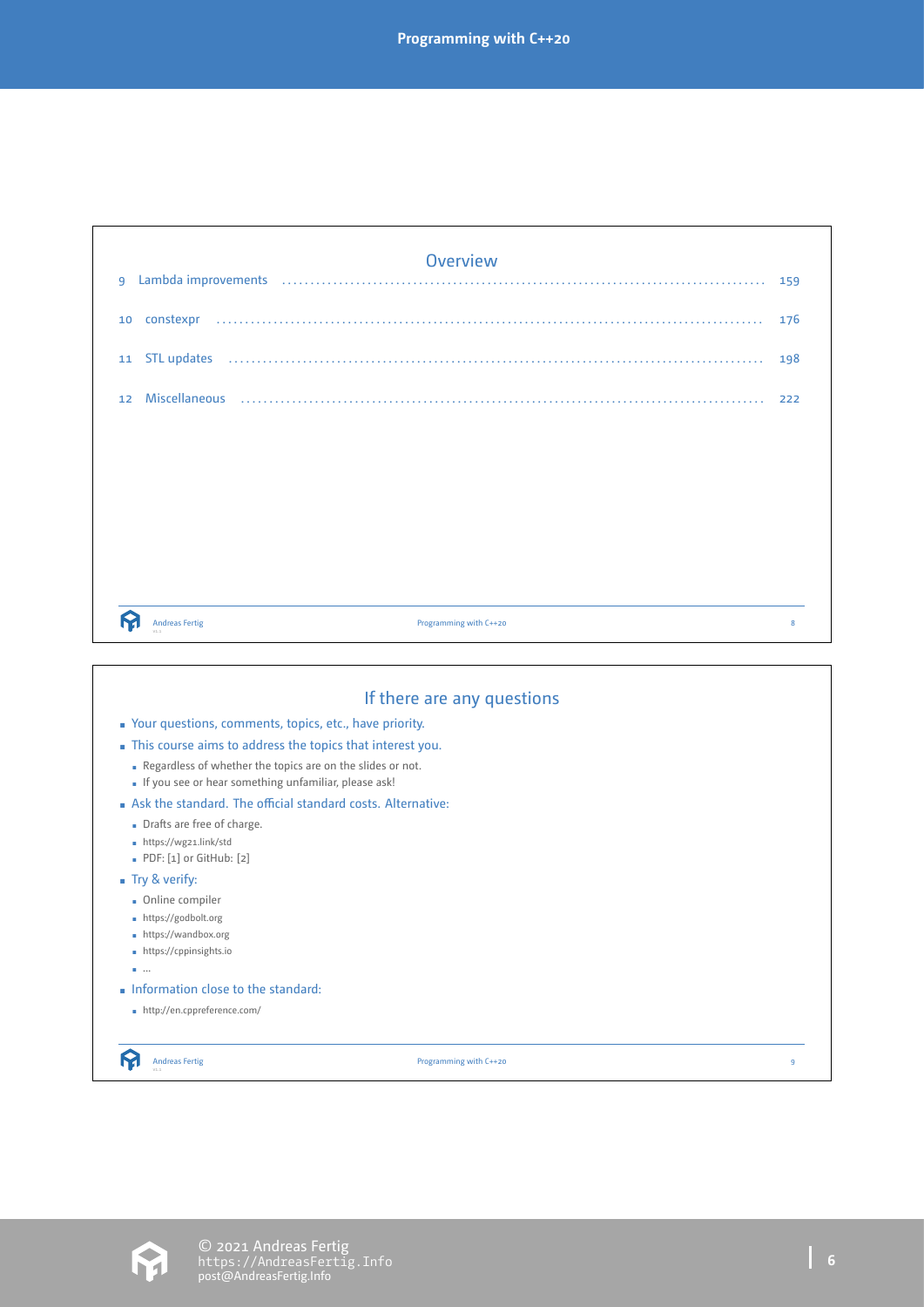

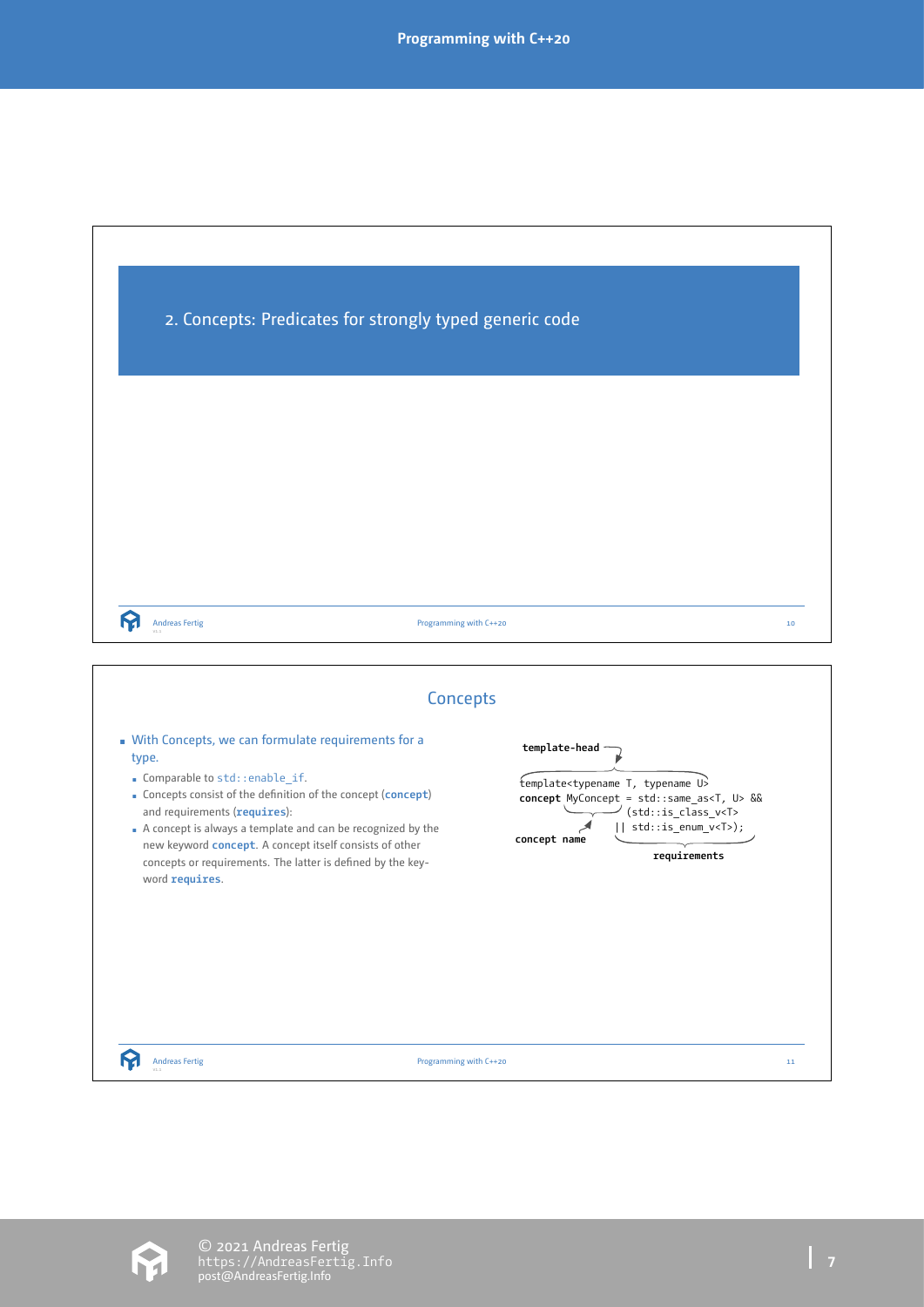

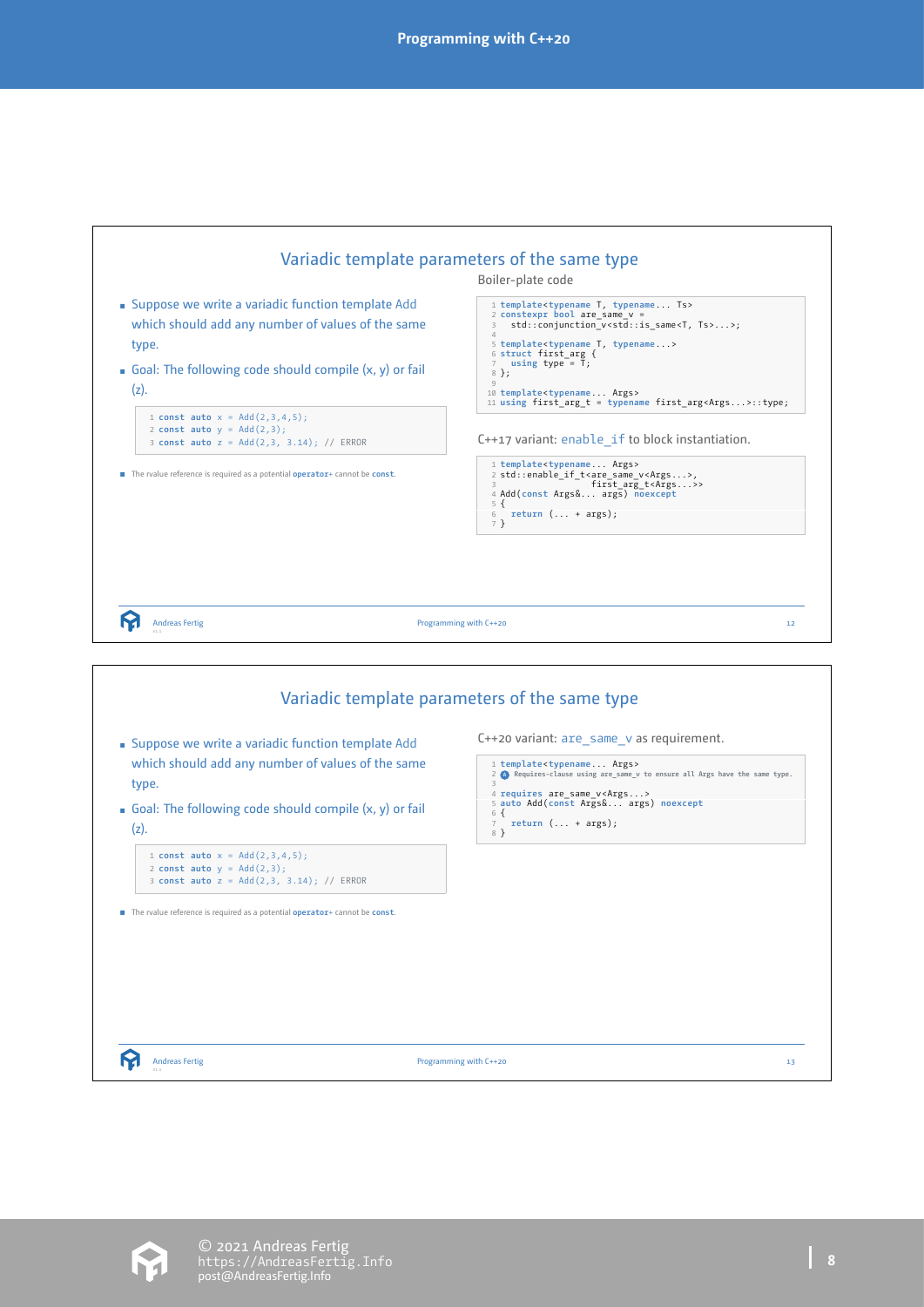

- **<sup>ð</sup>** Add can nonsensically be called with only one parameter.
- *o* The type used in Args must support the + operation.
- **<sup>ø</sup>** The operation + should be **noexcept** since Add itself is **noexcept**.
- **<sup>ü</sup>** The return type of the operation + should match that of Args.

Programming with C++20  $\qquad \qquad$  15

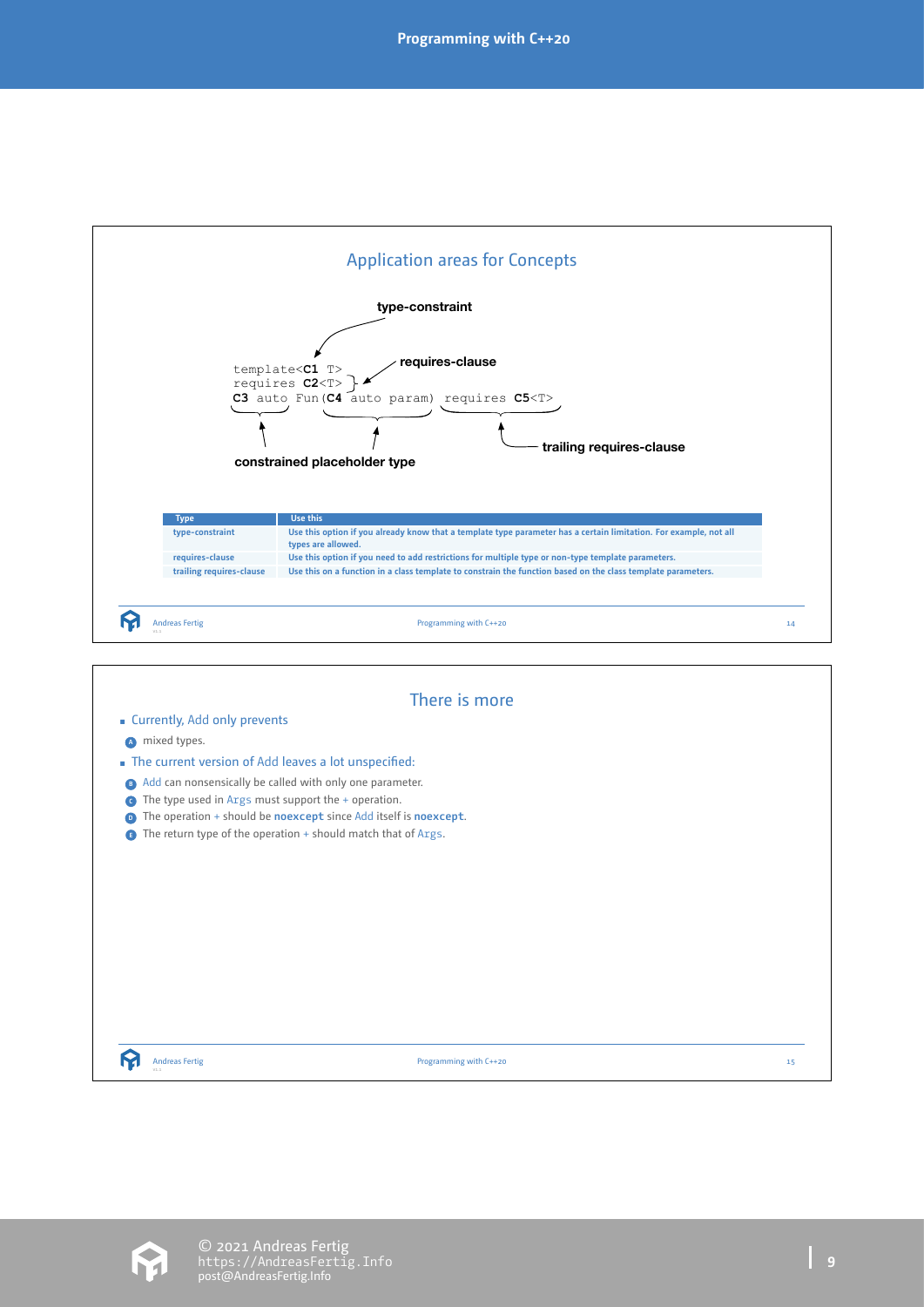|                                                                                                        | <b>Arithmetic concepts</b>   | Concepts defined in the STL<br><b>Type concepts</b>                   | <b>Construction concepts</b> |    |
|--------------------------------------------------------------------------------------------------------|------------------------------|-----------------------------------------------------------------------|------------------------------|----|
|                                                                                                        | integral                     | same as                                                               | assignable_from              |    |
|                                                                                                        | signed integral              | derived_from                                                          | swappable_with               |    |
|                                                                                                        | unsigned_integral            | convertible_to                                                        | destructible                 |    |
|                                                                                                        | floating_point               | common_reference_with                                                 | constructible_from           |    |
|                                                                                                        |                              | common_with                                                           | default_initializable        |    |
|                                                                                                        |                              |                                                                       | move_constructible           |    |
|                                                                                                        |                              |                                                                       | copy_constructible           |    |
|                                                                                                        |                              |                                                                       |                              |    |
|                                                                                                        | <b>Object concepts</b>       | <b>Callable concepts</b>                                              | <b>Comparison concepts</b>   |    |
|                                                                                                        | moveable                     | invocable                                                             | equality_comparable          |    |
|                                                                                                        | copyable                     | regular_invocable                                                     | equality_comparable_with     |    |
|                                                                                                        | semiregular                  | predicate                                                             | totally_ordered              |    |
|                                                                                                        | regular                      | relation                                                              | strict_weak_order            |    |
|                                                                                                        |                              | equivalence_relation                                                  |                              |    |
| M<br><b>Andreas Fertig</b>                                                                             |                              | Programming with C++20                                                |                              | 36 |
|                                                                                                        |                              |                                                                       |                              |    |
|                                                                                                        |                              | <b>Exercise</b>                                                       |                              |    |
|                                                                                                        |                              |                                                                       |                              |    |
|                                                                                                        |                              |                                                                       |                              |    |
|                                                                                                        |                              | Compile the file initial-check.cpp. The output should look like this: |                              |    |
| $\sqrt{3}$ ./a.out<br>Supported:<br>$- C++11:$<br>$C++14:$<br>$C++17:$<br>$- C++20:$<br>Overall: READY | [OK]<br>[OK]<br>[OK]<br>[OK] |                                                                       |                              |    |
|                                                                                                        |                              |                                                                       |                              |    |

Programming with C++20 37



Andreas Fertig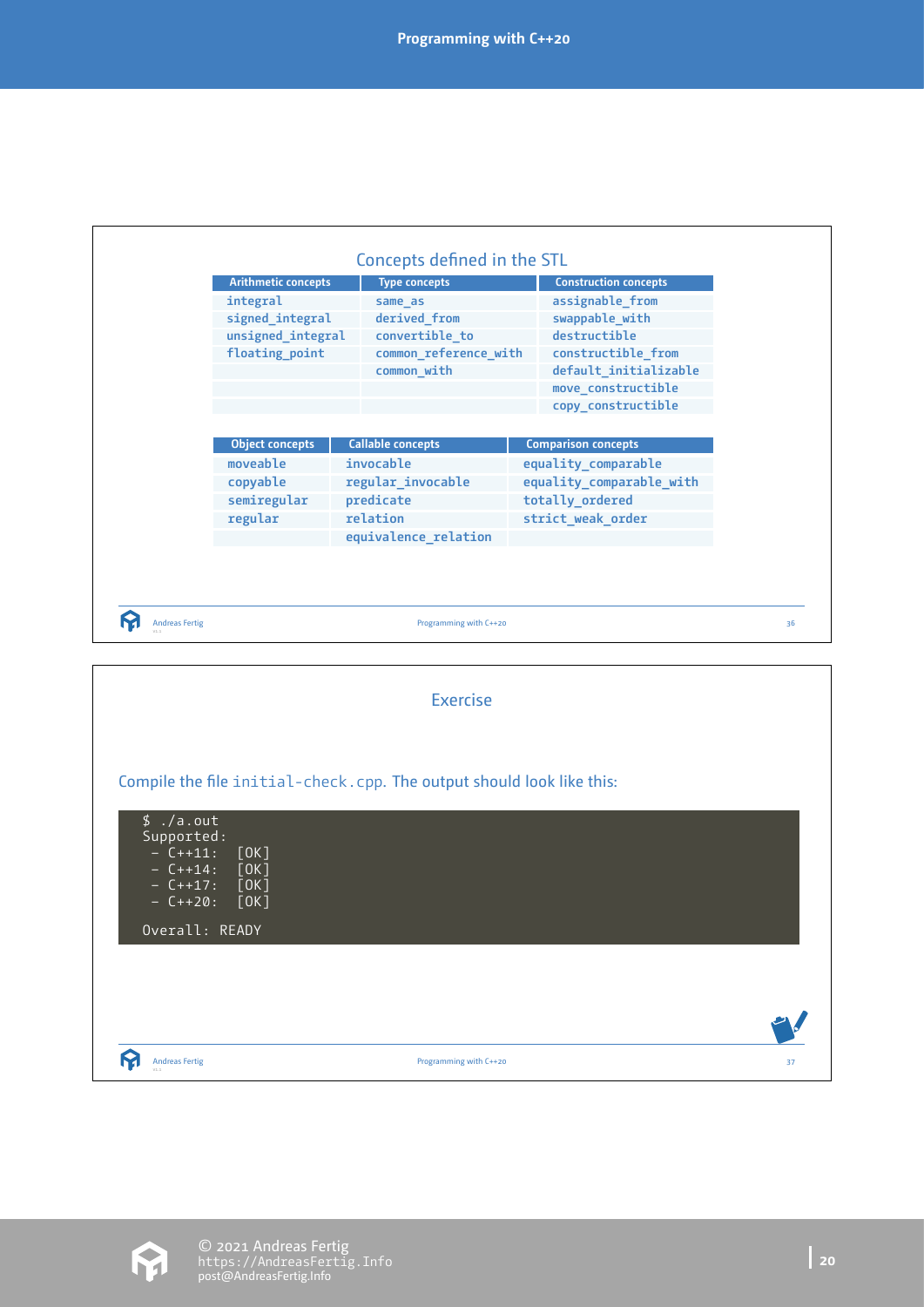|                                                        | <b>Exercise</b>                                                                                                                                                                                                                         |    |
|--------------------------------------------------------|-----------------------------------------------------------------------------------------------------------------------------------------------------------------------------------------------------------------------------------------|----|
|                                                        | a) Have a look at exMakeUnique.cpp. Compile the code as it is and then uncomment a. See whether you understand by                                                                                                                       |    |
| the error message of your compiler what goes wrong.    |                                                                                                                                                                                                                                         |    |
| message.                                               | b) Write a (short) make_unique function. Use Concepts to constrain your make_unique implementation for a better error                                                                                                                   |    |
| · Solution: solMakeUnique.cpp                          |                                                                                                                                                                                                                                         |    |
| the code. Try to avoid negations.                      | c) exConceptConstraint.cpp uses C++17 to implement two functions, Fun. One takes any class type with no Release<br>function, and the other function takes a class type that also has a Release function. Use C++20 Concepts to simplify |    |
| · Solution: solConceptConstraint.cpp                   |                                                                                                                                                                                                                                         |    |
|                                                        |                                                                                                                                                                                                                                         |    |
|                                                        |                                                                                                                                                                                                                                         |    |
|                                                        |                                                                                                                                                                                                                                         |    |
|                                                        |                                                                                                                                                                                                                                         |    |
|                                                        |                                                                                                                                                                                                                                         |    |
|                                                        |                                                                                                                                                                                                                                         |    |
|                                                        |                                                                                                                                                                                                                                         |    |
| <b>Andreas Fertig</b>                                  | Programming with C++20                                                                                                                                                                                                                  | 38 |
|                                                        |                                                                                                                                                                                                                                         |    |
|                                                        |                                                                                                                                                                                                                                         |    |
|                                                        |                                                                                                                                                                                                                                         |    |
|                                                        | Things to remember                                                                                                                                                                                                                      |    |
| Concepts are always templates.                         |                                                                                                                                                                                                                                         |    |
| boolean value.                                         | • We can see a requires-clause like an if that evaluates a boolean expression, and a requires-expression returns such a                                                                                                                 |    |
|                                                        | Without requires, a nested requirement becomes a simple requirement. It compiles but does something different.                                                                                                                          |    |
|                                                        | When checking the return type in a compound requirement, we need a concept for that check.                                                                                                                                              |    |
|                                                        |                                                                                                                                                                                                                                         |    |
|                                                        |                                                                                                                                                                                                                                         |    |
| • Functions with auto parameters are always templates! |                                                                                                                                                                                                                                         |    |
|                                                        |                                                                                                                                                                                                                                         |    |
|                                                        |                                                                                                                                                                                                                                         |    |
|                                                        |                                                                                                                                                                                                                                         |    |
|                                                        |                                                                                                                                                                                                                                         |    |
|                                                        |                                                                                                                                                                                                                                         |    |

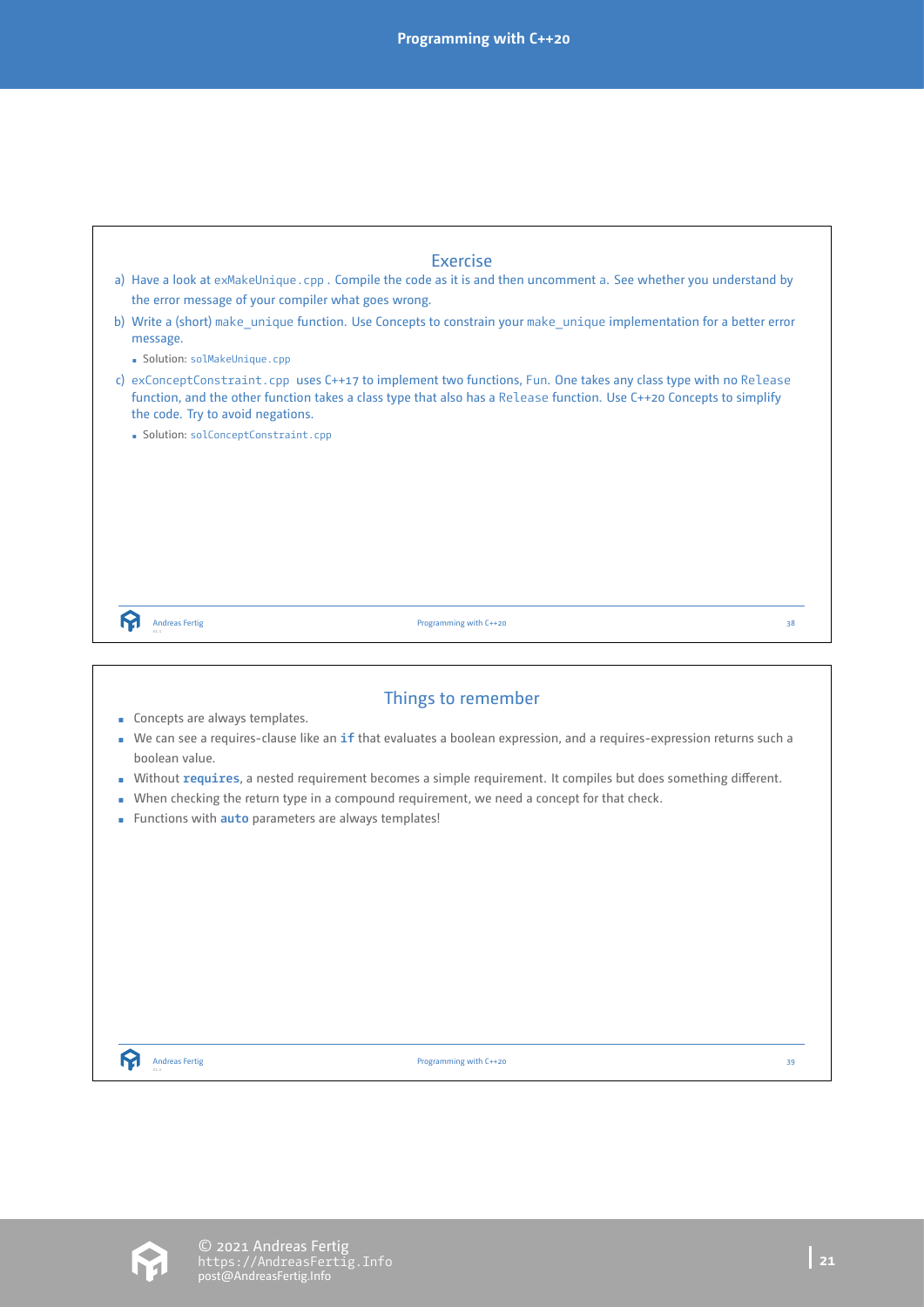| 12. Miscellaneous                                                                                                                                                                                              |                                                                                                                |     |
|----------------------------------------------------------------------------------------------------------------------------------------------------------------------------------------------------------------|----------------------------------------------------------------------------------------------------------------|-----|
|                                                                                                                                                                                                                |                                                                                                                |     |
|                                                                                                                                                                                                                |                                                                                                                |     |
|                                                                                                                                                                                                                |                                                                                                                |     |
|                                                                                                                                                                                                                |                                                                                                                |     |
|                                                                                                                                                                                                                |                                                                                                                |     |
|                                                                                                                                                                                                                |                                                                                                                |     |
|                                                                                                                                                                                                                |                                                                                                                |     |
|                                                                                                                                                                                                                |                                                                                                                |     |
| <b>Andreas Fertig</b>                                                                                                                                                                                          | Programming with C++20                                                                                         | 222 |
|                                                                                                                                                                                                                |                                                                                                                |     |
|                                                                                                                                                                                                                |                                                                                                                |     |
|                                                                                                                                                                                                                |                                                                                                                |     |
|                                                                                                                                                                                                                | <b>Further Information</b>                                                                                     |     |
|                                                                                                                                                                                                                |                                                                                                                |     |
| - Alternative: [5]                                                                                                                                                                                             | - Pre-defined compiler-macros, like __ cplusplus = 201703L, can be found in the standard at: [cpp.predefined]. |     |
|                                                                                                                                                                                                                |                                                                                                                |     |
| C++-03: N1638 (a little after 03 but one that is for free)                                                                                                                                                     |                                                                                                                |     |
| $C++-11: N3337$                                                                                                                                                                                                |                                                                                                                |     |
| $-C++-14: N4296$<br>$-C++-17: N4640$                                                                                                                                                                           |                                                                                                                |     |
|                                                                                                                                                                                                                |                                                                                                                |     |
| - clang-tidy [6]: Contains functionality like modernize.                                                                                                                                                       |                                                                                                                |     |
|                                                                                                                                                                                                                | - clang-format [7]: Automatically convert the source code to a specific format. Helps with style guides.       |     |
|                                                                                                                                                                                                                | - Meeting C++, Germany, https://meetingcpp.com, https://www.youtube.com/user/MeetingCPP                        |     |
| Detect the standard of the compiler:<br>A list of C++ standards and related drafts:<br>Code formatting helper:<br><b>Conferences</b><br>- CppCon, USA, https://cppcon.org, https://www.youtube.com/user/CppCon |                                                                                                                |     |
| · emBO++, Germany, http://embo.io                                                                                                                                                                              |                                                                                                                |     |
| - ADC++, Germany, http://www.adcpp.de                                                                                                                                                                          | - ACCU, UK, https://conference.accu.org, https://www.youtube.com/channel/UCJhay24LTp01s4blZxulqKw              |     |

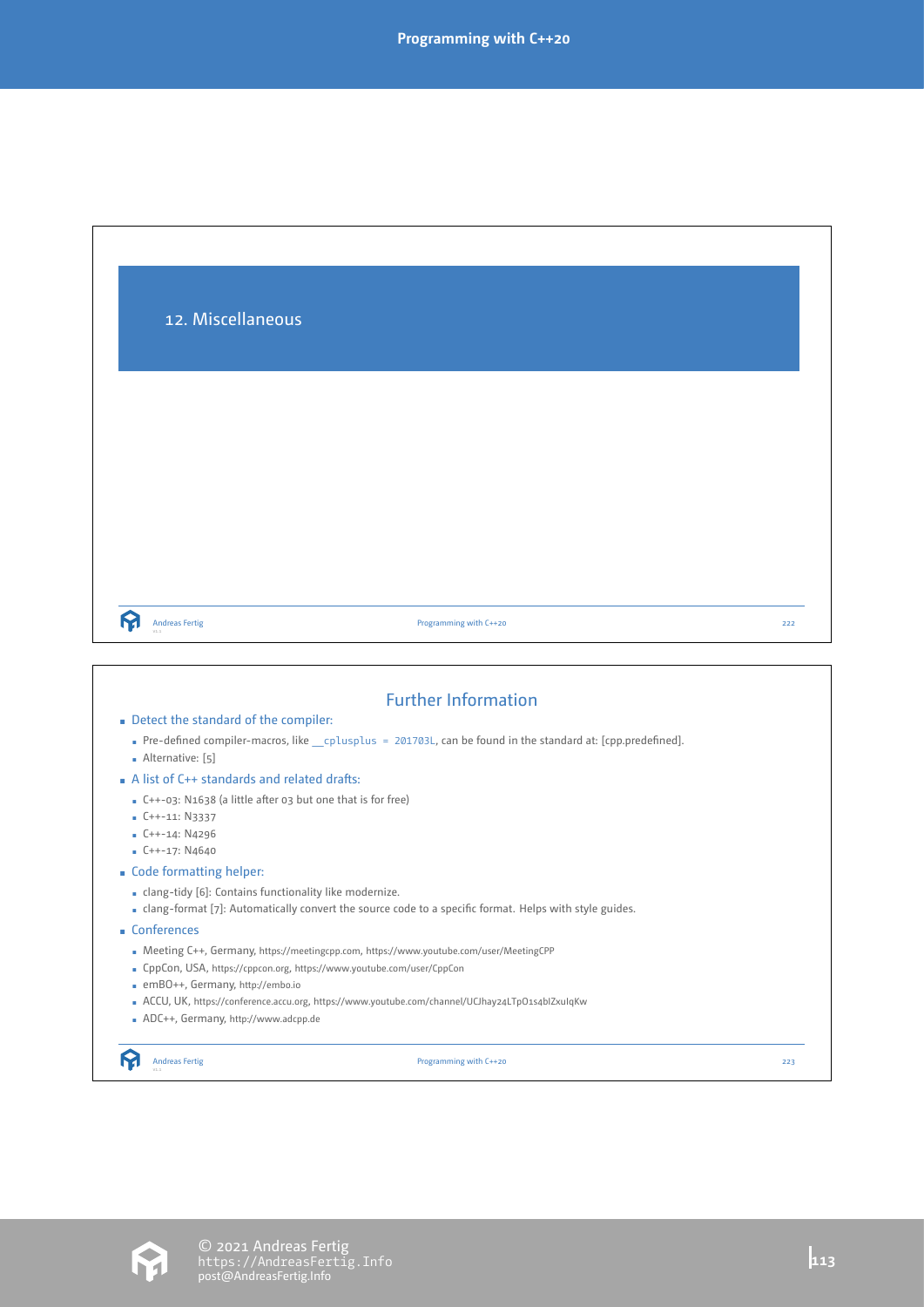|                                                                                                               | <b>Further Information</b>                                                                                                      |     |
|---------------------------------------------------------------------------------------------------------------|---------------------------------------------------------------------------------------------------------------------------------|-----|
|                                                                                                               | code::dive, Poland, https://codedive.pl, https://www.youtube.com/channel/UCUoRt8VH05-YNQXwljkf-1g                               |     |
| ■ Pod-/Screencast                                                                                             |                                                                                                                                 |     |
|                                                                                                               | - C++ Weekly, https://www.youtube.com/playlist?list=PLs3KjaCtOwSZztbuV1hx8Xz-rFZTan2J1                                          |     |
| • CppCast, http://cppcast.com                                                                                 |                                                                                                                                 |     |
| <b>Books</b>                                                                                                  |                                                                                                                                 |     |
| $\bullet$ A Tour of C++ [8]                                                                                   |                                                                                                                                 |     |
| • Embracing Modern C++ Safely [9]<br>Beautiful $C++$ [10]                                                     |                                                                                                                                 |     |
| Effective Modern C++ [11]                                                                                     |                                                                                                                                 |     |
| • C++ Templates: The Complete Guide [12]                                                                      |                                                                                                                                 |     |
| $C++17$ in Detail [13]                                                                                        |                                                                                                                                 |     |
| <b>Blogs</b>                                                                                                  |                                                                                                                                 |     |
| https://fluentcpp.com                                                                                         |                                                                                                                                 |     |
| https://akrzemi1.wordpress.com                                                                                |                                                                                                                                 |     |
| <b>Andreas Fertig</b>                                                                                         | Programming with C++20                                                                                                          | 224 |
|                                                                                                               |                                                                                                                                 |     |
|                                                                                                               |                                                                                                                                 |     |
|                                                                                                               | <b>Used Compilers &amp; Typography</b>                                                                                          |     |
| <b>Used Compilers</b>                                                                                         |                                                                                                                                 |     |
| • Compilers used to compile (most of) the examples.<br>$g++10.2.0$                                            |                                                                                                                                 |     |
| - clang version 11.0.0 (https://github.com/llvm/llvm-project.git<br>176249bd6732a8044d457092ed932768724a6f06) |                                                                                                                                 |     |
| Typography                                                                                                    |                                                                                                                                 |     |
| <b>Main font:</b>                                                                                             |                                                                                                                                 |     |
| - Camingo Dos Pro by Jan Fromm (https://janfromm.de/)                                                         |                                                                                                                                 |     |
| <b>Code font:</b>                                                                                             |                                                                                                                                 |     |
|                                                                                                               | • CamingoCode by Jan Fromm licensed under Creative Commons CC BY-ND, Version 3.0 http://creativecommons.org/licenses/by-nd/3.0/ |     |
|                                                                                                               |                                                                                                                                 |     |
|                                                                                                               |                                                                                                                                 |     |
|                                                                                                               |                                                                                                                                 |     |

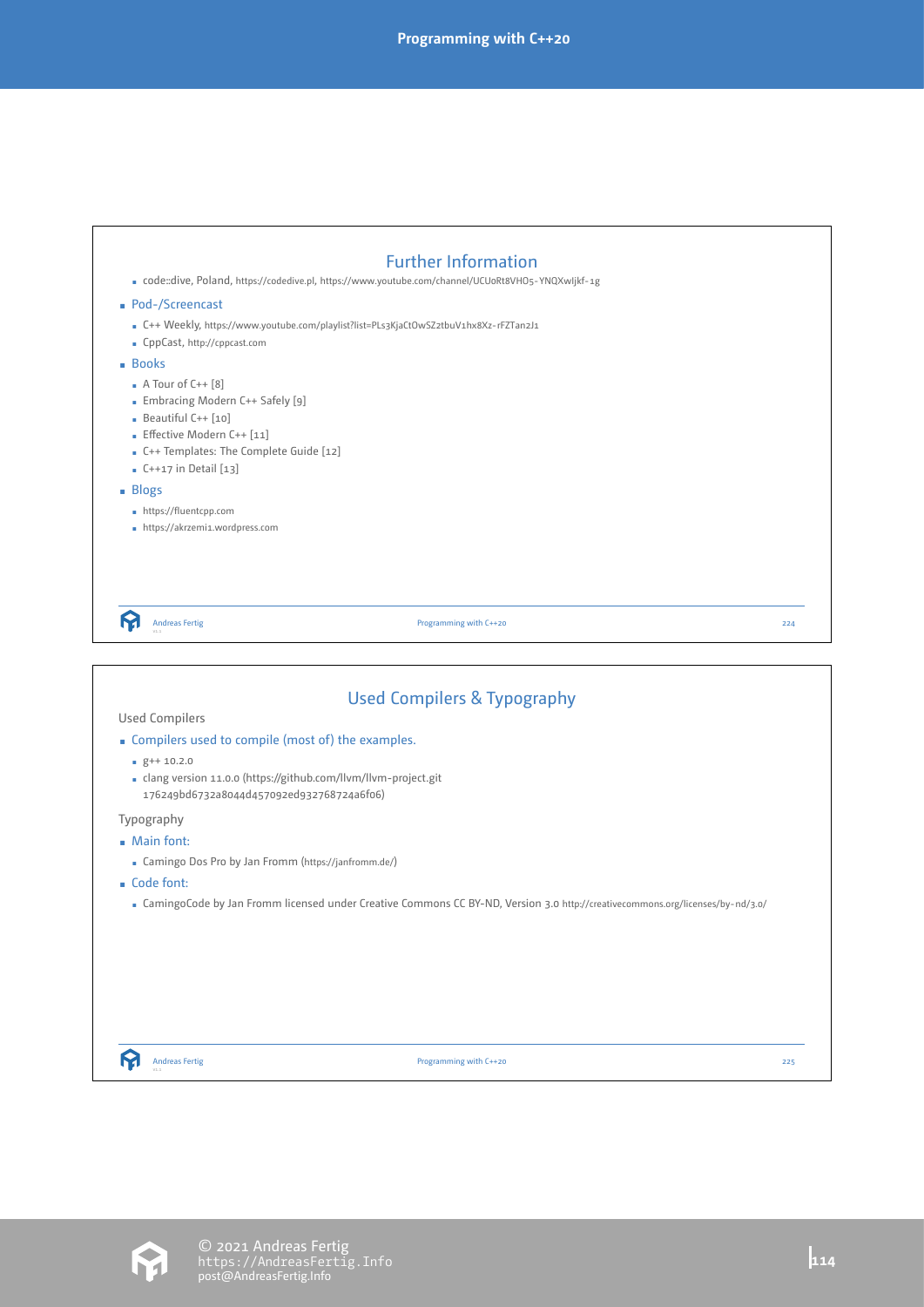|                                        | <b>Acronyms</b>        |     |
|----------------------------------------|------------------------|-----|
| ADL argument-dependent lookup          |                        |     |
| AST Abstract Syntax Tree               |                        |     |
| CTAD class template argument deduction |                        |     |
| FSM finite state machine               |                        |     |
| NTTP non-type template parameter       |                        |     |
| PCH precompiled header                 |                        |     |
| STL Standard Template Library          |                        |     |
| <b>UB</b> Undefined Behavior           |                        |     |
|                                        |                        |     |
|                                        |                        |     |
| <b>Andreas Fertig</b>                  | Programming with C++20 | 226 |



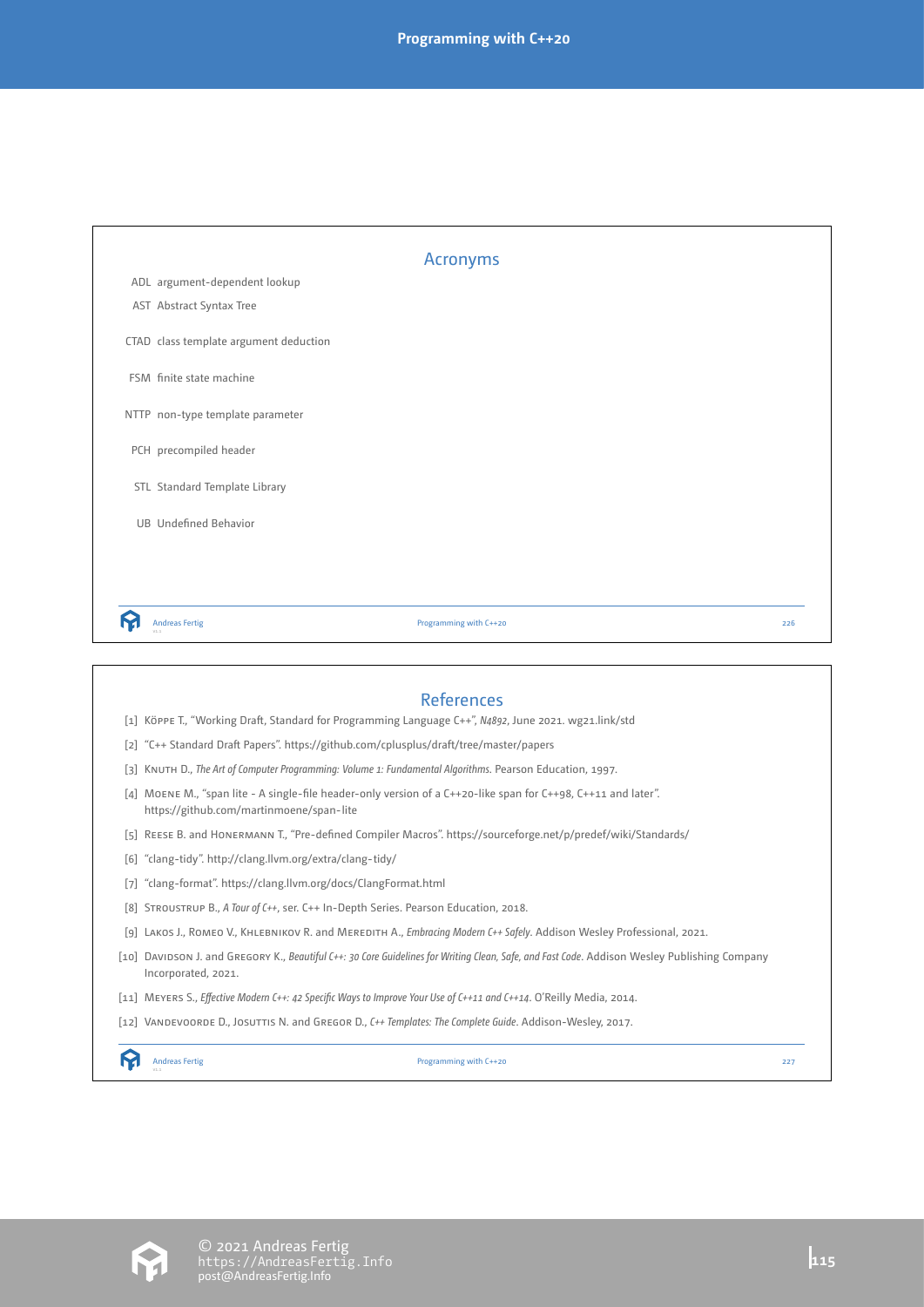